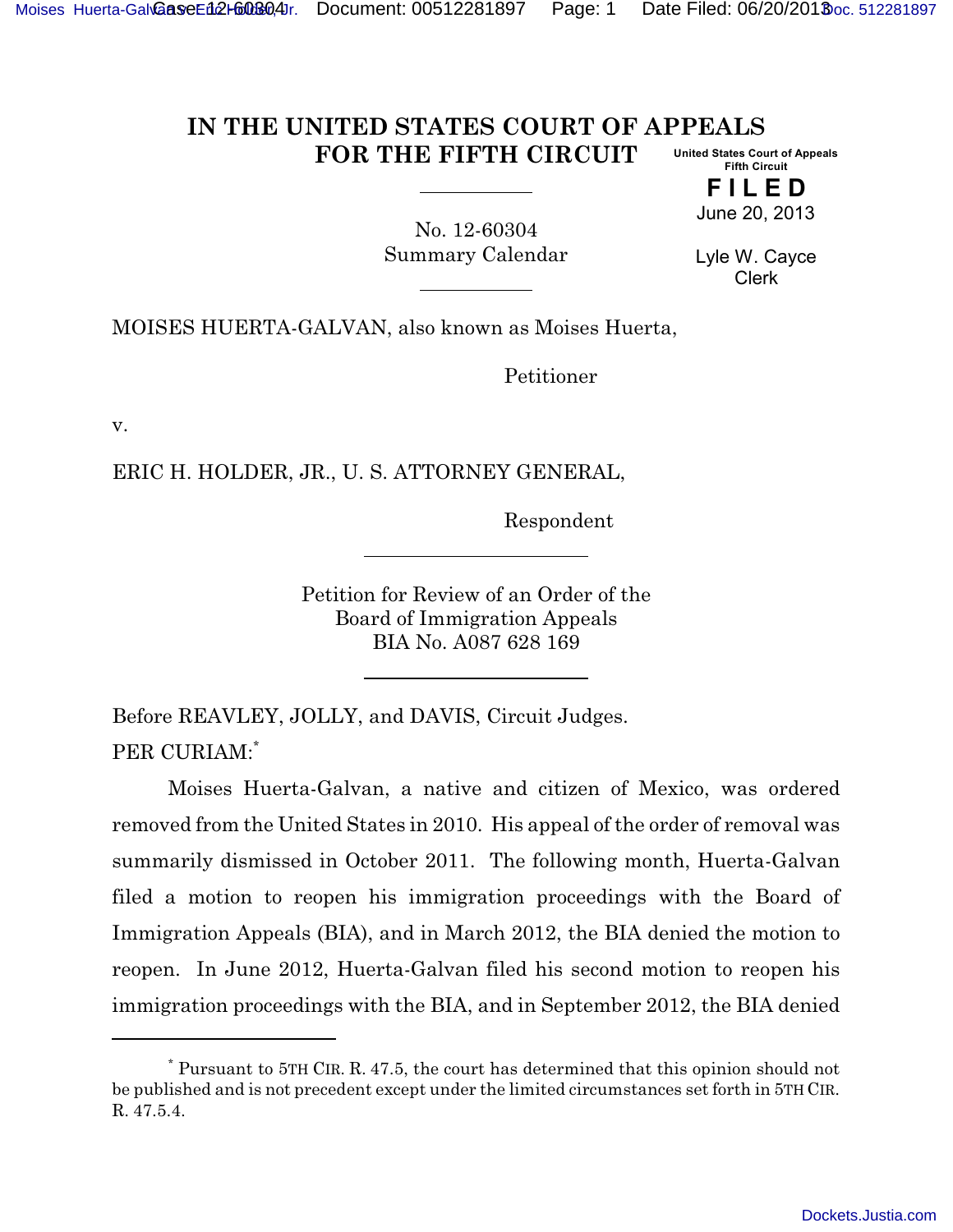## No. 12-60304

that motion. Huerta-Galvan has filed petitions for review of the BIA's denial of his initial motion to reopen and the denial of his second motion to reopen.

Huerta-Galvan first challenges the BIA's denial of his initial motion to reopen, arguing that the BIA erred in finding that he had not complied with the procedural requirements set forth in *Matter of Lozada,* 19 I. & N. Dec. 637 (BIA 1998). Additionally, he complains that in denying his motion, the BIA improperly announced and applied to his case a new or modified standard regarding the requirements set forth in *Lozada*. The Government, in turn, argues that this court lacks jurisdiction to review the denial of Huerta's initial motion to reopen. We pretermit any jurisdictional concerns because Huerta-Galvan's arguments are without merit. *See Madriz-Alvarado v. Ashcroft*, 383 F.3d 321, 327-28 (5th Cir. 2004).

We review the denial of a motion to reopen under "a highly deferential abuse-of-discretion standard." *Rodriguez-Manzano v. Holder*, 666 F.3d 948, 952 (5th Cir. 2012) (internal quotation marks and citation omitted). The court will not find an abuse of discretion unless the BIA's decision is "capricious, racially invidious, utterly without foundation in the evidence, or otherwise so irrational that it is arbitrary rather than the result of any perceptible rational approach." Id. (internal quotation marks and citation omitted).

Huerta-Galvan's argument that he had only to comply substantially with *Lozada* is unavailing. *See Rodriguez-Manzano,* 666 F.3d at 953. To support his motion to reopen, Huerta-Galvan was required to provide (1) an affidavit from the alien detailing the relationship with counsel; (2) evidence that counsel was informed of the ineffectiveness allegations and allowed to respond; and (3) evidence as to whether a complaint had been filed with the appropriate disciplinary authorities. *Lozada*, 19 I. & N. Dec. at 639; *see also Lara v. Trominski*, 216 F.3d 487, 496 (5th Cir. 2000). In addition to these three procedural requirements, Huerta-Galvan also was required to demonstrate